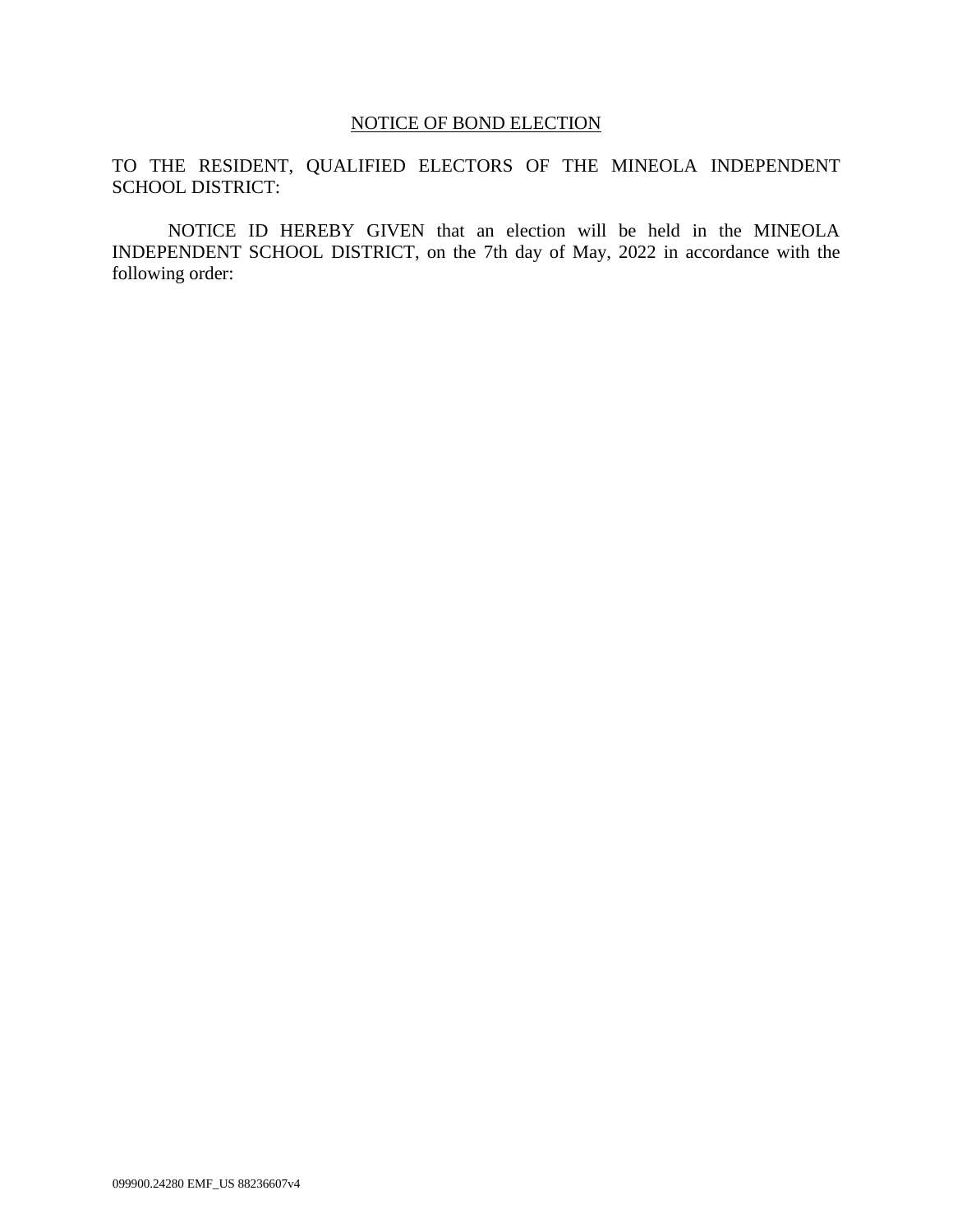#### ORDER CALLING BOND ELECTION

WHEREAS, the Board of Trustees (the "Board") of Mineola Independent School District (the "District") finds and determines that it is necessary and advisable to call and hold an election for and within the District on the proposition hereinafter set forth; and

WHEREAS, the Board, pursuant to the applicable provisions of the Texas Election Code (the "Code"), will enter into an agreement with Wood County (the "County") for the provision of election services (the "Election Services Contract"); and

WHEREAS, in accordance with the Election Services Contract, the Wood County Elections Administrator (the "County Election Officer") will provide for the administration of the Election; and

WHEREAS, the Board finds and declares that the meeting at which this order (the "Election Order") is considered is open to the public, and that the public notice of the time, place and purpose of the meeting was given, as required by Chapter 551, Texas Government Code; Now Therefore,

BE IT ORDERED BY THE BOARD OF TRUSTEES OF MINEOLA INDEPENDENT SCHOOL DISTRICT:

Section 1. Findings. The statements contained in the preamble of this Election Order are true and correct and are hereby adopted as findings of fact and as a part of the operative provisions hereof.

Section 2. Election Ordered; Date; Proposition. An election (the "Election") shall be held for and within the District on Saturday, May 7, 2022 ("Election Day"). At the Election the following proposition (the "Proposition") shall be submitted to the qualified voters of the District:

### **MINEOLA ISD PROPOSITION A**

SHALL THE BOARD OF TRUSTEES OF MINEOLA INDEPENDENT SCHOOL DISTRICT (THE "DISTRICT") BE AUTHORIZED TO ISSUE BONDS OF THE DISTRICT, IN ONE OR MORE SERIES, IN THE AGGREGATE PRINCIPAL AMOUNT OF \$29,855,000 FOR THE CONSTRUCTION, ACQUISITION, RENOVATION AND EQUIPMENT OF SCHOOL BUILDINGS IN THE DISTRICT, INCLUDING CONSTRUCTION OF A PRIMARY SCHOOL CAMPUS AND A CAREER AND TECHNICAL EDUCATION CENTER, WHICH BONDS SHALL MATURE NOT MORE THAN 40 YEARS FROM THEIR DATE, AND SHALL BEAR INTEREST AT SUCH RATE OR RATES, NOT TO EXCEED THE MAXIMUM RATE NOW OR HEREAFTER AUTHORIZED BY LAW, AS SHALL BE DETERMINED BY THE BOARD OF TRUSTEES AT THE TIME OF ISSUANCE; AND SHALL THE BOARD OF TRUSTEES BE AUTHORIZED TO LEVY AND PLEDGE, AND CAUSE TO BE ASSESSED AND COLLECTED, ANNUAL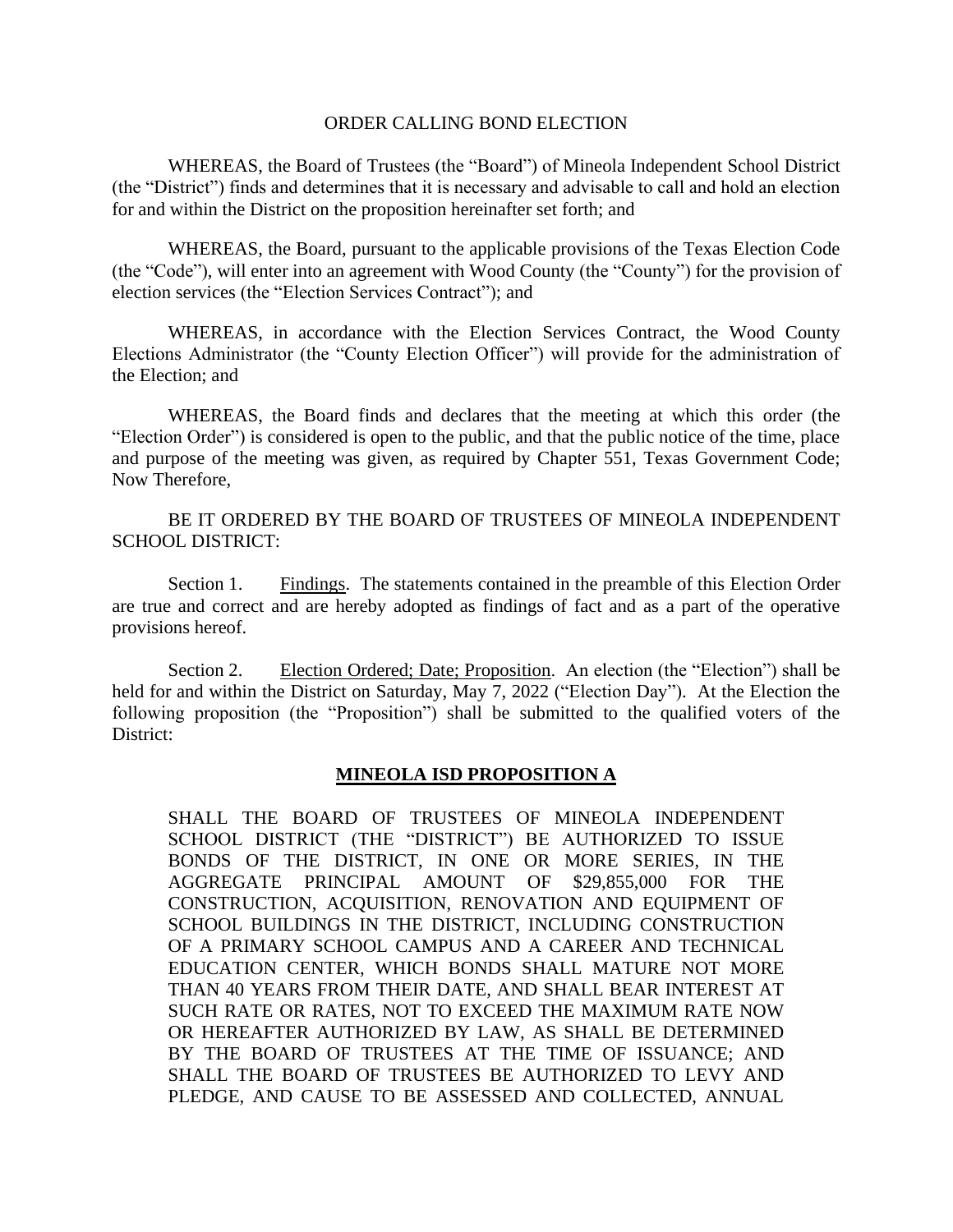AD VALOREM TAXES ON ALL TAXABLE PROPERTY IN THE DISTRICT SUFFICIENT, WITHOUT LIMIT AS TO RATE OR AMOUNT, TO PAY THE PRINCIPAL OF AND INTEREST ON THE BONDS AND THE COSTS OF ANY CREDIT AGREEMENTS EXECUTED OR AUTHORIZED IN ANTICIPATION OF, IN RELATION TO, OR IN CONNECTION WITH THE BONDS

Section 3. Official Ballot. (a) Voting at the Election, and early voting therefor, shall be by the use of the lawfully approved voting systems and ballots.

(b) The preparation of the necessary equipment and the official ballots for the Election shall conform to the requirements of the Code so as to appear and permit the electors to vote "FOR" or "AGAINST" the aforesaid Proposition which shall appear and be set forth on the ballots substantially in the following form:

## **MINEOLA ISD PROPOSITION A**

## [ ] FOR

THE ISSUANCE OF \$29,855,000 OF BONDS FOR THE CONSTRUCTION, ACQUISITION, RENOVATION AND EQUIPMENT OF SCHOOL BUILDINGS IN THE DISTRICT, INCLUDING CONSTRUCTION OF A PRIMARY SCHOOL CAMPUS AND A CAREER AND TECHNICAL EDUCATION CENTER AND THE LEVY OF TAXES SUFFICIENT TO PAY THE PRINCIPAL OF AND INTEREST ON THE BONDS. THIS IS A PROPERTY TAX INCREASE.

## [ ] AGAINST

Section 4. Persons Qualified to Vote. All resident, qualified electors of the District shall be eligible to vote at the Election.

Section 5. Election Precinct, Voting Locations and Voting Hours on Election Day. The voting locations for voting on Election Day shall be the countywide polling locations set forth in **Exhibit A**, or at such other locations as hereafter may be designated by the County Election Officer in accordance with the Election Services Contract, and such locations are hereby adopted and approved. Exhibit A and the notices of the Election shall be completed without further action of the Board to include the final locations designated by the County Election Officer. On Election Day, the polls shall be open from 7:00 a.m. to 7:00 p.m.

Section 6. Early Voting Locations, Dates and Times; Appointment of Early Voting Elections Administrator. (a) Early voting by personal appearance shall be held at the locations, at the times and on the days set forth in **Exhibit B** or at such other locations as hereafter may be designated by the County Election Officer in accordance with the Election Services Contract, and such locations are hereby adopted and approved. Exhibit B and the notices of the Election shall be completed without further action of the Board to include the final locations designated by the County Election Officer.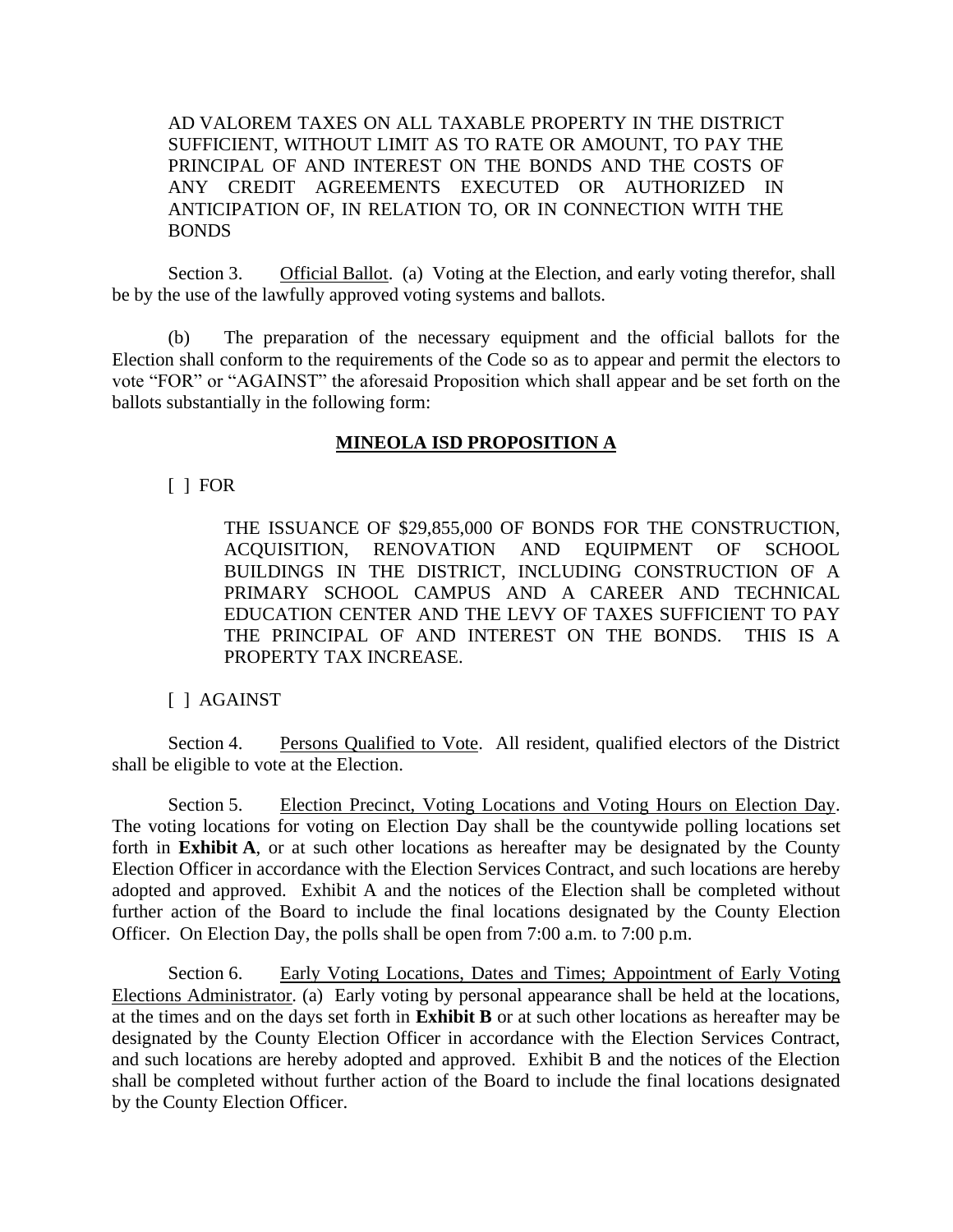(b) The Board of Trustees hereby appoints Laura Wise, Wood County Elections Administrator, as Early Voting Clerk and applications for ballot by mail shall be sent to the Early Voting Clerk at the following address: Attention: Ballots By Mail c/o Wood County Elections Administrator, P.O. Box 970, Quitman, Texas 75783 or by fax: Attention Early Voting Clerk (903-763-2400), or delivered by hand: Attention: Wood County Elections Office, 200 W. Bermuda St., Quitman, Texas 75783, or by email at lwise@mywoodcounty.com. If an application is sent by fax or email, the original must still be mailed to the mailing address above. For more information, see the Wood County early voting website, https://elections.mywoodcounty.com/.

Section 7. Election Services Contract; Joint Election. The District will contract with the County for election services and will conduct a joint election with other participating governmental entities in the County who are holding elections on Election Day. The President of the Board of Trustees, the Superintendent, or their designees, are authorized to negotiate and enter into the Election Services Contract and one or more joint election agreements, or similar contracts or agreements with the County and any joint election participants, if desired or required to comply with applicable law.

Section 8. Notice of Election. Notice of the Election shall be given in the manner required by law.

Section 9. Conduct of Election. The Election shall be held in accordance with the Code, except as modified by the Texas Education Code, and the Federal Voting Rights Act of 1965, as amended, including particularly Chapter 272 of the Code pertaining to bilingual requirements.

### Section 10. Required Information.

(a) Pursuant to Section 3.009, Texas Election Code: (i) the proposition language that will appear on the ballot is set forth in Section 3 of this Election Order, (ii) the purposes for which the bonds are to be authorized are set forth in Section 2 of this Election Order, (iii) the principal amount of bonds to be authorized is set forth in Section 2 of this Election Order, (iv) if the issuance of bonds is authorized by voters, taxes sufficient, without limit as to rate or amount, to pay the annual principal of and interest on the bonds and the costs of any credit agreements may be imposed, (v) bonds authorized pursuant to this Election Order may be issued to mature over not to exceed 40 years from their date of issuance, (vi) based on market conditions at the time of this Election Order, the maximum net effective interest rate on any series of the bonds is estimated to be 3.75%, (vii) as of the date of this Election Order, (A) the aggregate amount of outstanding principal of the District's debt obligations is \$0, (B) the aggregate amount of outstanding interest on the District's debt obligations is \$0, and (C) the District's ad valorem debt service tax rate is \$0 per \$100 assessed valuation of taxable property.

(b) The statements contained in this Section (i) are based on information available to the District on the date of adoption of this Election Order, including projections obtained from the District's financial advisor, (ii) necessarily consist of estimates and projections that are subject to change based on facts, circumstances and conditions at the time that bonds approved pursuant to this Election Order are issued and (iii) are not intended to limit the authority of the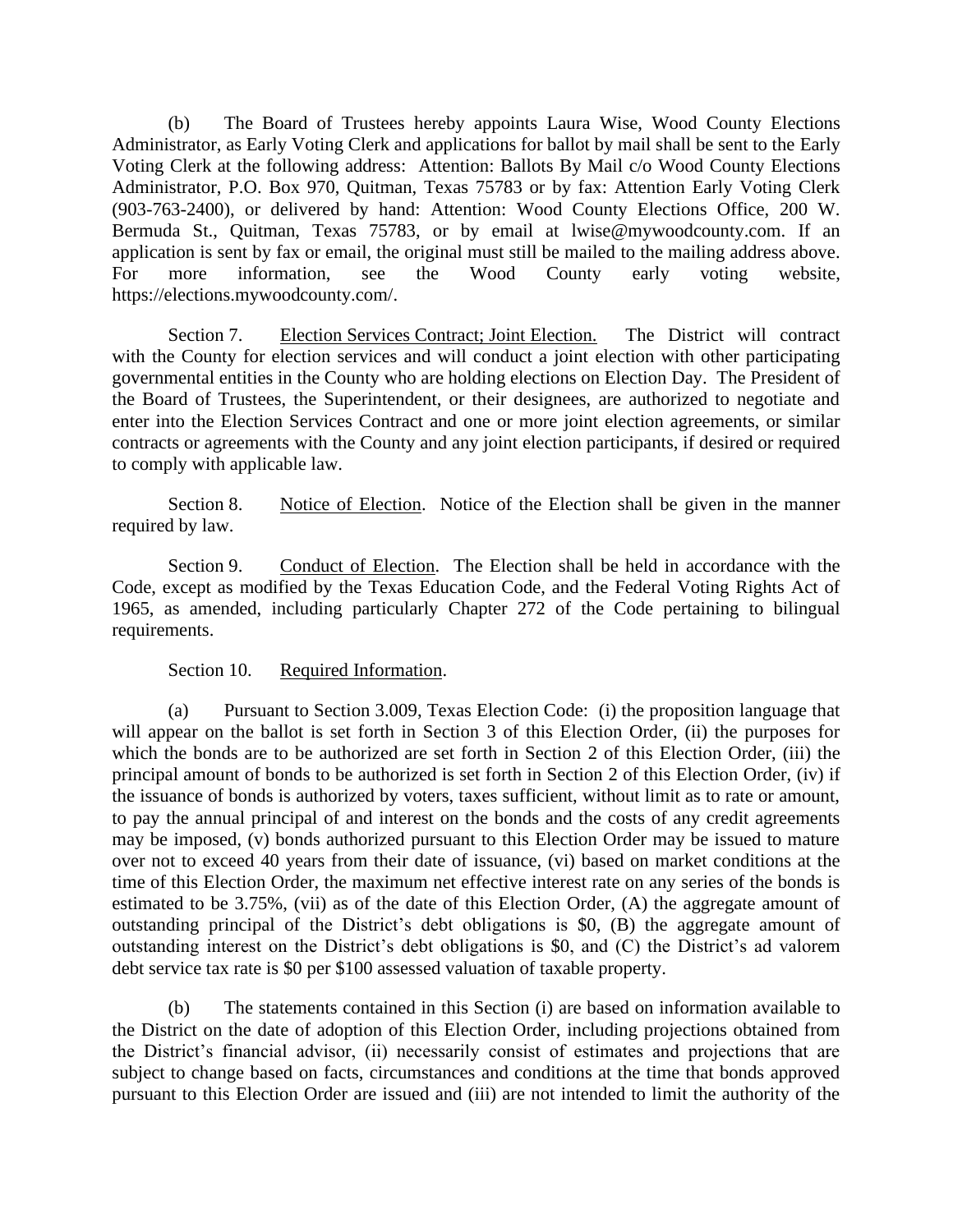Board to issue bonds in accordance with other terms contained in this Election Order. Accordingly, actual tax rates, interest rates, maturity dates, aggregate outstanding indebtedness and interest on such debt will vary and will be established after the bonds are issued. To the extent of any conflict between this subsection and other terms of this Election Order, such other terms control.

(c) The Early Voting Clerk's website is: https://elections.mywoodcounty.com/. The District's website is: https://www.mineolaisd.net/.

Section 11. Voter Information Document. The form of Voter Information Document for Proposition A is attached hereto as **Exhibit C**. The Voter Information Document shall be posted in the same manner as is required for the posting of this Election Order, pursuant to the provisions of Section 4.003(f), Texas Election Code, and may be posted as part of this Election Order.

Section 12. Necessary Actions. The President and the Secretary of the Board of Trustees, the Superintendent, and all other appropriate officers, agents, and representatives of the District are hereby authorized and directed to take any and all actions necessary to carry out the purposes of this Election Order and to comply with the provisions of the Code and the Federal Voting Rights Act in carrying out and conducting the Election, whether or not expressly authorized herein. The terms of this Election Order, including the dates, times, and locations for voting, are subject to change in accordance with executive orders by the Governor of Texas without further action of the Board.

Section 13. Severability. If any provision, section, subsection, sentence, clause or phrase of this Election Order, or the application of same to any person or set of circumstances is for any reason held to be unconstitutional, void, invalid, or unenforceable, neither the remaining portions of this Election Order nor their application to other persons or sets of circumstances shall be affected thereby, it being the intent of the District in adopting this Election Order that no portion hereof or provision or regulation contained herein shall become inoperative or fail by reason of any unconstitutionality, voidness, invalidity or unenforceability of any other portion hereof, and all provisions of this Election Order are declared to be severable for that purpose.

Section 14. Effective Date. This Election Order is effective immediately upon its passage and approval.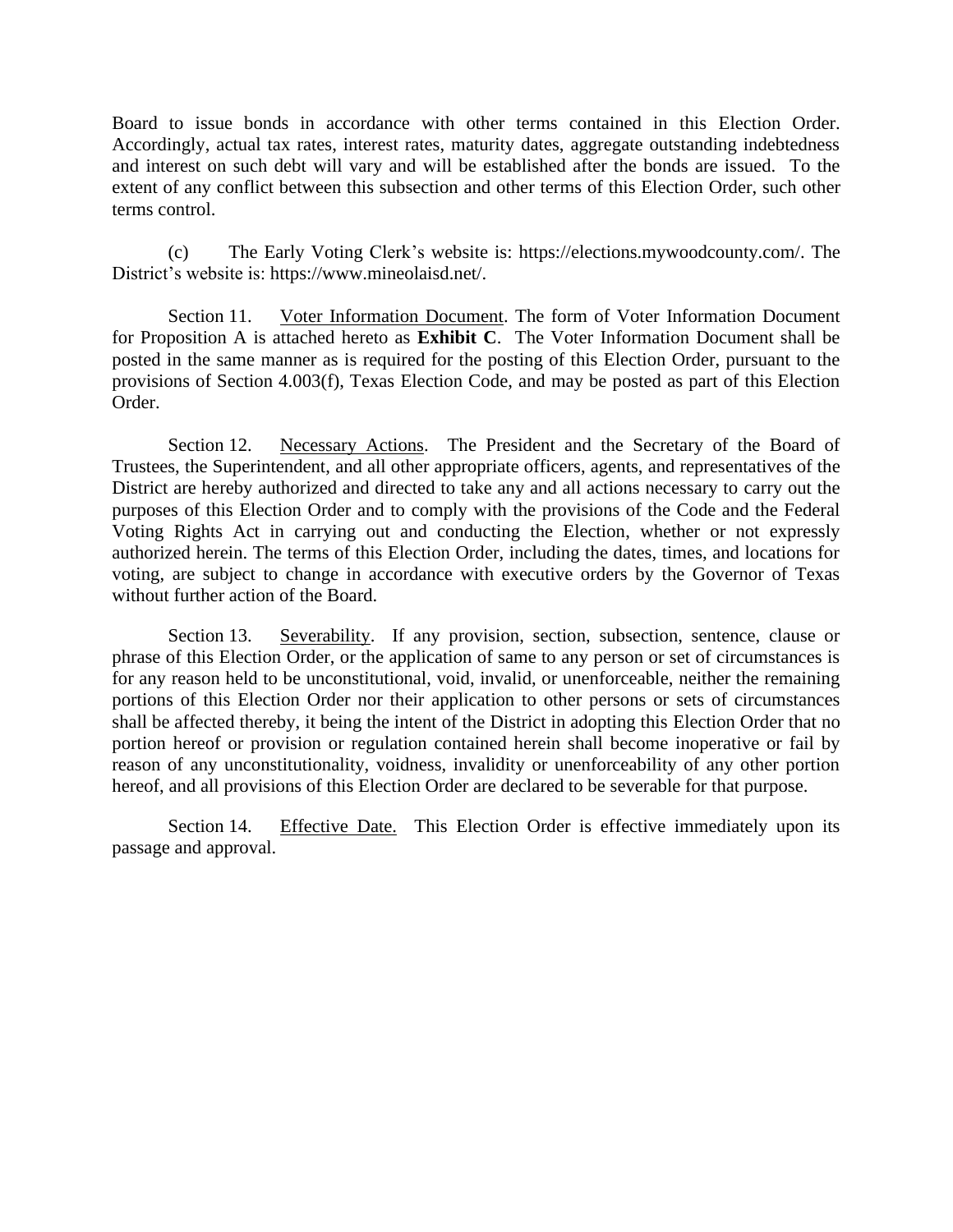PASSED AND APPROVED the 10<sup>th</sup> day of February, 2022.

President, Board of Trustees Mineola Independent School District

ATTEST:

Vice President, Board of Trustees Mineola Independent School District

(SEAL)

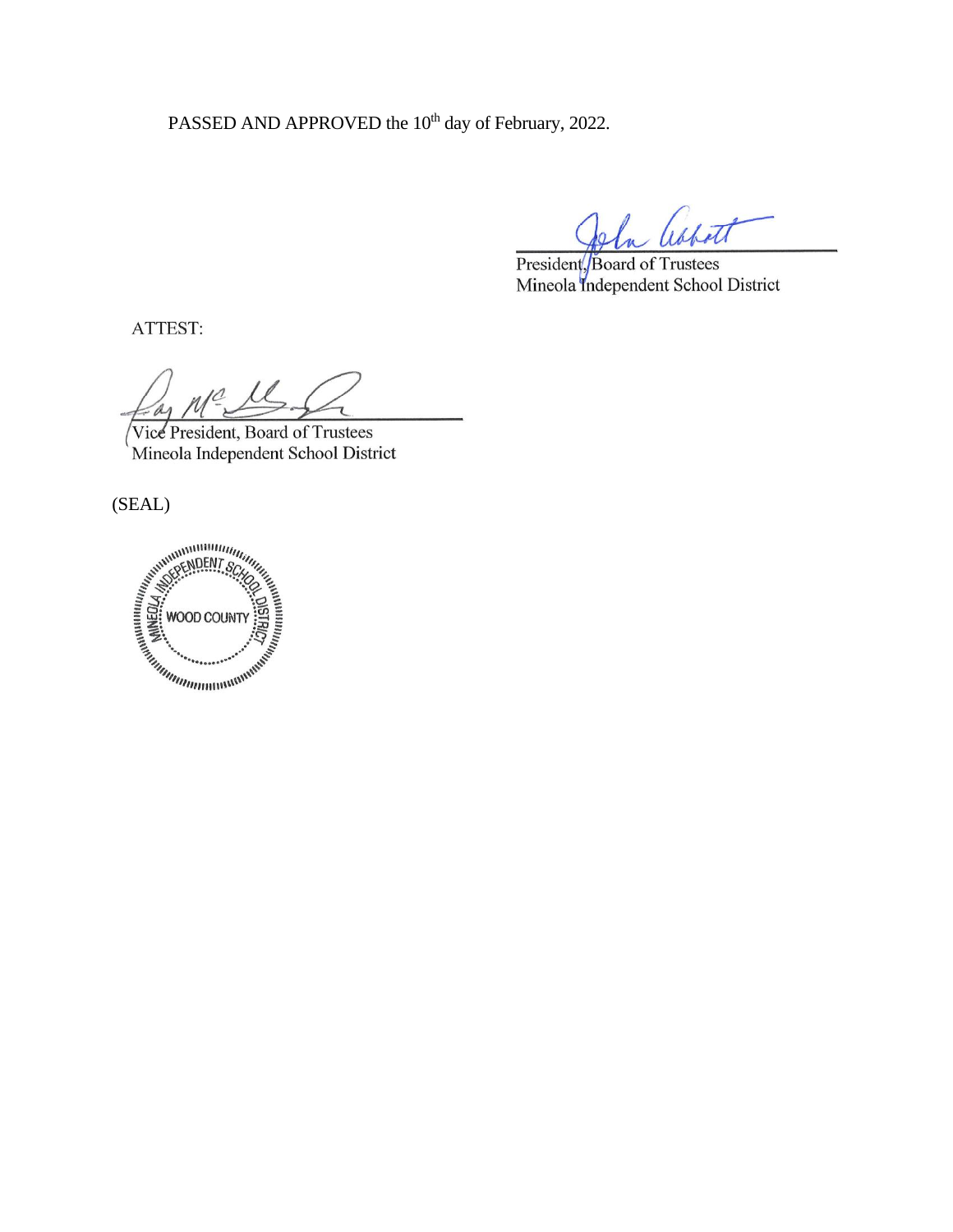## **EXHIBIT A**

## **ELECTION DAY VOTING LOCATIONS\* May 7, 2022 hours from 7:00 a.m. to 7:00 p.m.**

Carroll Green Civic Center 602 McAllister St. Quitman, Texas 75783

Alba Community Center 106 N. Hopkins St. Alba, Texas 75410

First United Methodists Ministries Center 612 N. Newsom St. Mineola, Texas 75773

Holly Lake Volunteer F.D. 126 PR 7869 Holly Lake Ranch, Texas 75765

Hawkins Community Center 301 Lynch St. Hawkins, Texas 75765

\* All locations are subject to change up until Election Day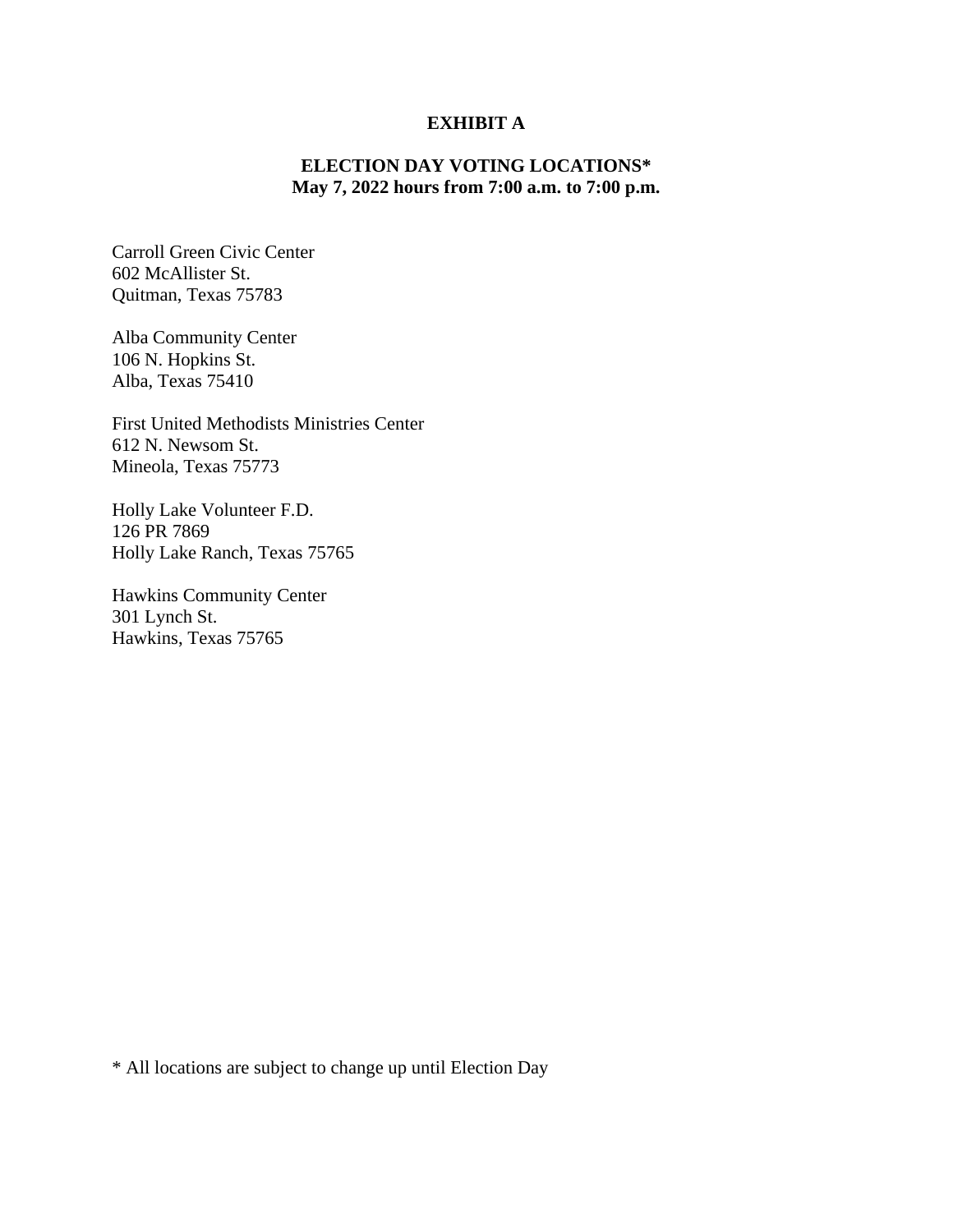#### **EXHIBIT B**

## **EARLY VOTING LOCATION, DATES AND TIMES**

# **DATES** TIMES

April 25, 2022 – April 29, 2022 8:00 a.m. – 5:00 p.m. May 1, 2022 – May 3, 2022 8:00 a.m. –5:00 p.m.

The main early voting location is the following:

Wood County Annex Building 200 W. Bermuda St. Quitman, Texas 75783